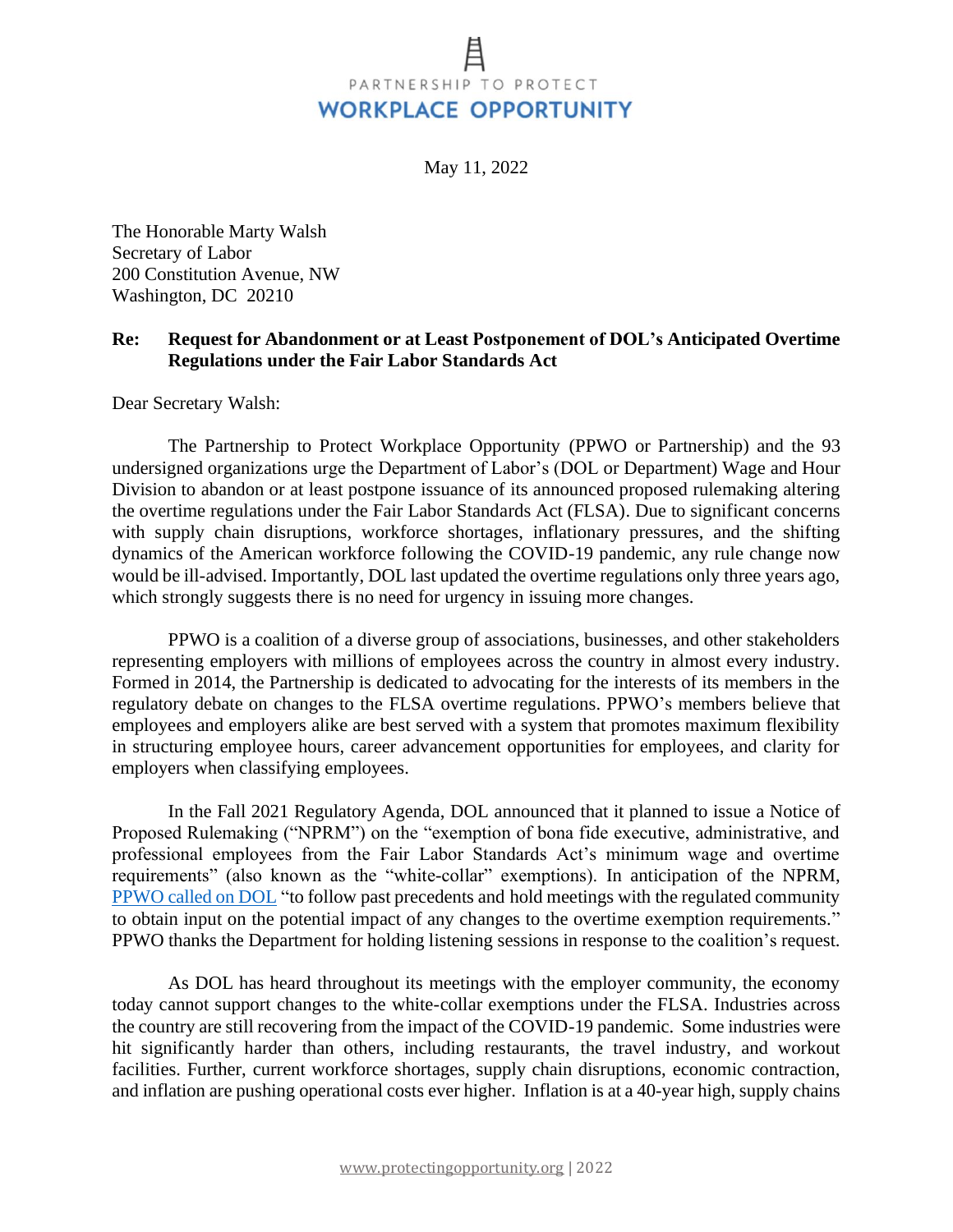are struggling to keep up with demand, and businesses nationwide cannot hire enough workers to operate at full capacity. At the same time, we are seeing economic contraction in some sectors and face the specter of both inflation and a recession. Many businesses are not well-positioned to absorb new labor costs associated with changes to the overtime pay regulations, and such changes would only exacerbate the difficulties businesses are currently facing.

The COVID-19 pandemic also has forced the American economy and workforce to adapt to changing circumstances. One of the most significant changes was the move towards remote, hybrid, or part-time work for a significant number of workers, and many experts – as well as our employer members – understand that many of these workers will want to continue to work in these new arrangements. This "new normal" makes compliance with potential changes to the whitecollar exemptions measurably more difficult. To comply with overtime regulations, employers will be obligated to monitor non-exempt employees' worktime, but that may not be compatible with these new workforce dynamics. Consequently, changes to the white-collar exemptions may leave many workers unable to enjoy the part-time or remote work they've come to appreciate.

Again, DOL should abandon or at least postpone issuance of its announced NPRM until the current economic situation stabilizes and improves to allow the American workforce, employer community, and DOL itself to more fully understand how the pandemic has shifted the paradigm of work in America.

Thank you for considering these comments.

Sincerely,

4A's (American Association of Advertising Agencies) AASA, The School Superintendents Association AICC, The Independent Packaging Association American Bakers Association American Bankers Association American Bus Association American Car Rental Association American Foundry Society American Horticulture Industry Association (AmericanHort) American Hotel & Lodging Association American Mold Builders Association American Society of Travel Advisors (ASTA) American Staffing Association American Supply Association American Trucking Associations Asian American Hotel Owners Association Associated Builders and Contractors Associated General Contractors of America Associated Equipment Distributors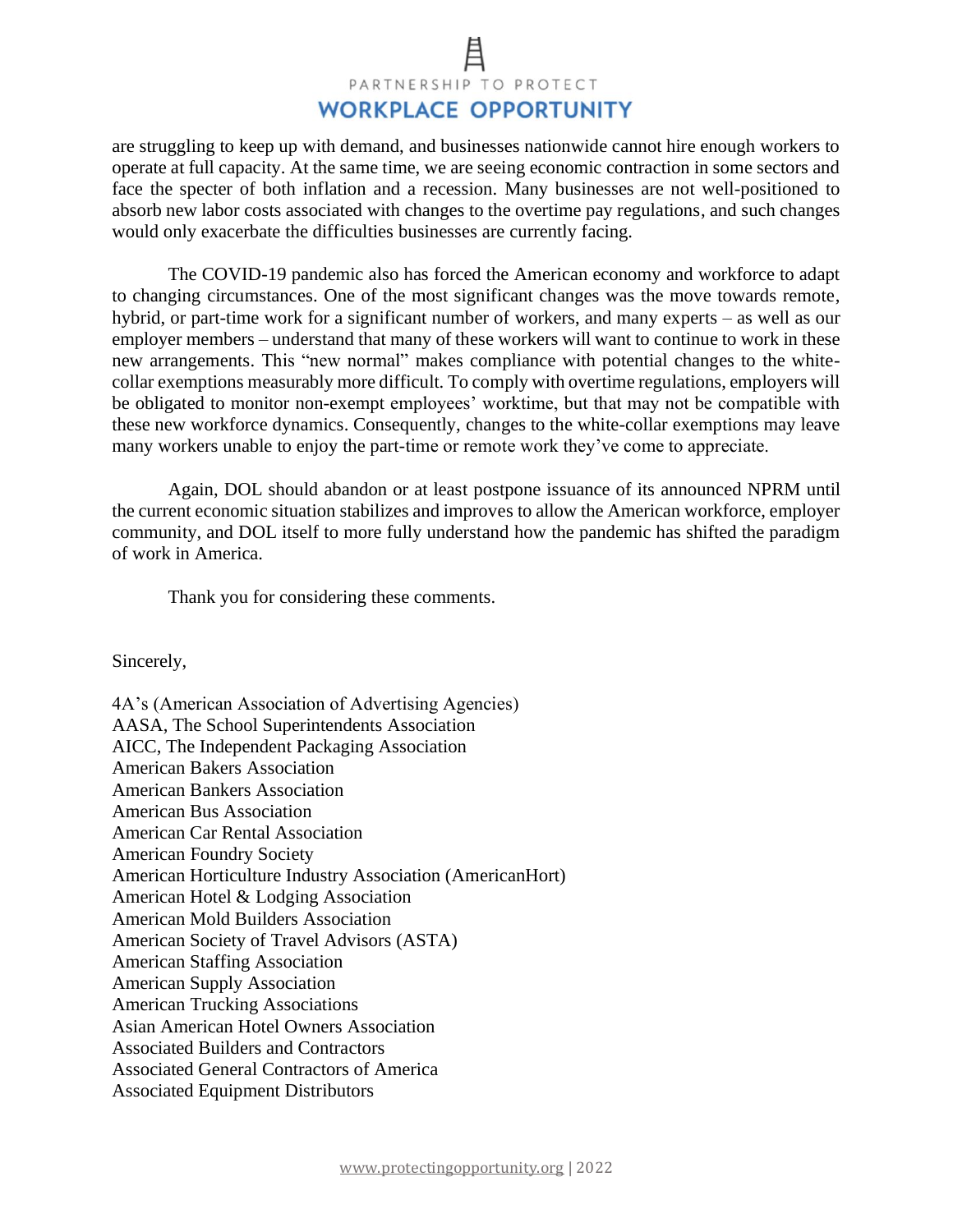Association of Educational Service Agencies Association of School Business Officials International (ASBO) Auto Care Association Building Service Contractors Association International Coalition of Franchisee Associations Construction Industry Round Table Convenience Distribution Association Education Market Association Energy Marketers of America FMI – The Food Industry Association Forging Industry Association Franchise Business Services Global Cold Chain Alliance Heating, Air-conditioning, & Refrigeration Distributors International HR Policy Association IAAPA, The Global Association for the Attractions Industry IHRSA, the Global Health and Fitness Association Independent Electrical Contractors Independent Insurance Agents & Brokers of America International Association of Plastics Distribution International Bottled Water Association International Franchise Association. International Foodservice Distributors Association International Public Management Association for Human Resources (IPMA-HR) International Warehouse Logistics Association ISSA – The Worldwide Cleaning Industry Association Littler Workplace Policy Institute Manufacturers' Agents Association for the Foodservice Industry Manufactured Housing Institute Motor and Equipment Manufacturers Association (MEMA) National Apartment Association National Armored Car Association National Association for Pupil Transportation National Association of College Stores National Association of Convenience Stores National Association of Manufacturers National Association of Wholesaler-Distributors National Christmas Tree Association National Electrical Manufacturers Representatives Association National Federation of Independent Business National Franchisee Association National Independent Automobile Dealers Association (NIADA) National Lumber and Building Material Dealers Association National Marine Distributors Association National Multifamily Housing Council